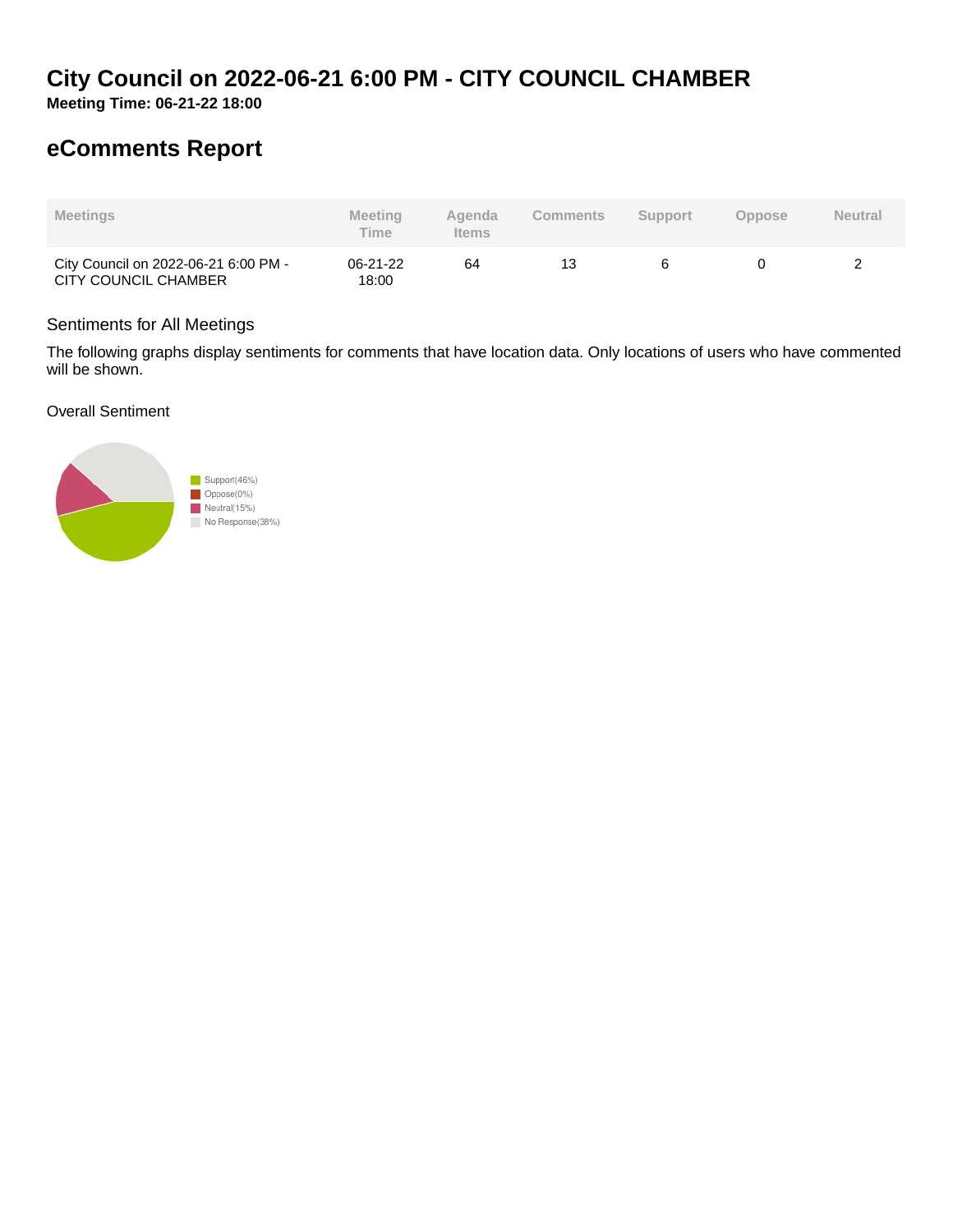## **City Council on 2022-06-21 6:00 PM - CITY COUNCIL CHAMBER 06-21-22 18:00**

| <b>Agenda Name</b>                                                                                                                                                                                                                                                                                                                                                                                                             | <b>Comments</b> | <b>Support</b> | <b>Oppose</b> | <b>Neutral</b> |
|--------------------------------------------------------------------------------------------------------------------------------------------------------------------------------------------------------------------------------------------------------------------------------------------------------------------------------------------------------------------------------------------------------------------------------|-----------------|----------------|---------------|----------------|
| F.1. 22-4341 SPECIAL MEETING OF THE REDONDO BEACH<br><b>HOUSING AUTHORITY</b>                                                                                                                                                                                                                                                                                                                                                  | 1               | $\Omega$       | $\Omega$      | $\Omega$       |
| H.7, 22-4287 ADOPT BY 4/5 VOTE AND BY TITLE ONLY RESOLUTION<br>NO. CC-2206-038, A RESOLUTION OF THE CITY COUNCIL OF THE<br>CITY OF REDONDO BEACH, CALIFORNIA, AUTHORIZING A 2021-<br>2022 FISCAL YEAR BUDGET MODIFICATION TO APPROPRIATE<br>NINETY FOUR THOUSAND SEVEN HUNDRED TWENTY FIVE<br>DOLLARS (\$94,725) IN SB 1383 LOCAL ASSISTANCE GRANT<br>PROGRAM FUNDS TO THE SOLID WASTE INTERGOVERNMENTAL<br><b>GRANTS FUND</b> | 1               | $\Omega$       | $\Omega$      | $\Omega$       |
| J.1, 22-4364 For eComments and Emails Received from the Public                                                                                                                                                                                                                                                                                                                                                                 | 3               | $\Omega$       | 0             |                |
| L.2. 22-4390 CONTINUED PUBLIC HEARING TO CONSIDER THE<br>FISCAL YEAR 2022-23 PROPOSED BUDGET, FIVE-YEAR CAPITAL<br><b>IMPROVEMENT PROGRAM, AND ASSOCIATED BUDGET RESPONSE</b><br><b>REPORTS</b>                                                                                                                                                                                                                                | 8               | 6              | $\Omega$      |                |
| ADOPT BY TITLE ONLY RESOLUTION NO. CC-2206-041. A<br>RESOLUTION OF THE CITY COUNCIL OF THE CITY OF REDONDO<br>BEACH, CALIFORNIA, ADOPTING AN ANNUAL BUDGET FOR FISCAL<br>YEAR 2022-23                                                                                                                                                                                                                                          |                 |                |               |                |
| Reconvene the Public Hearing, take testimony;<br>a.<br>Close the Public Hearing; and<br>b.<br>Receive and file Budget Response Reports; and<br>C.<br>Adopt by title only Resolution No. CC-2206-041, including Budget<br>d.<br>Response Report No. 1.                                                                                                                                                                          |                 |                |               |                |

## Sentiments for All Agenda Items

The following graphs display sentiments for comments that have location data. Only locations of users who have commented will be shown.

## Overall Sentiment



**Agenda Item: eComments for F.1. 22-4341 SPECIAL MEETING OF THE REDONDO BEACH HOUSING AUTHORITY**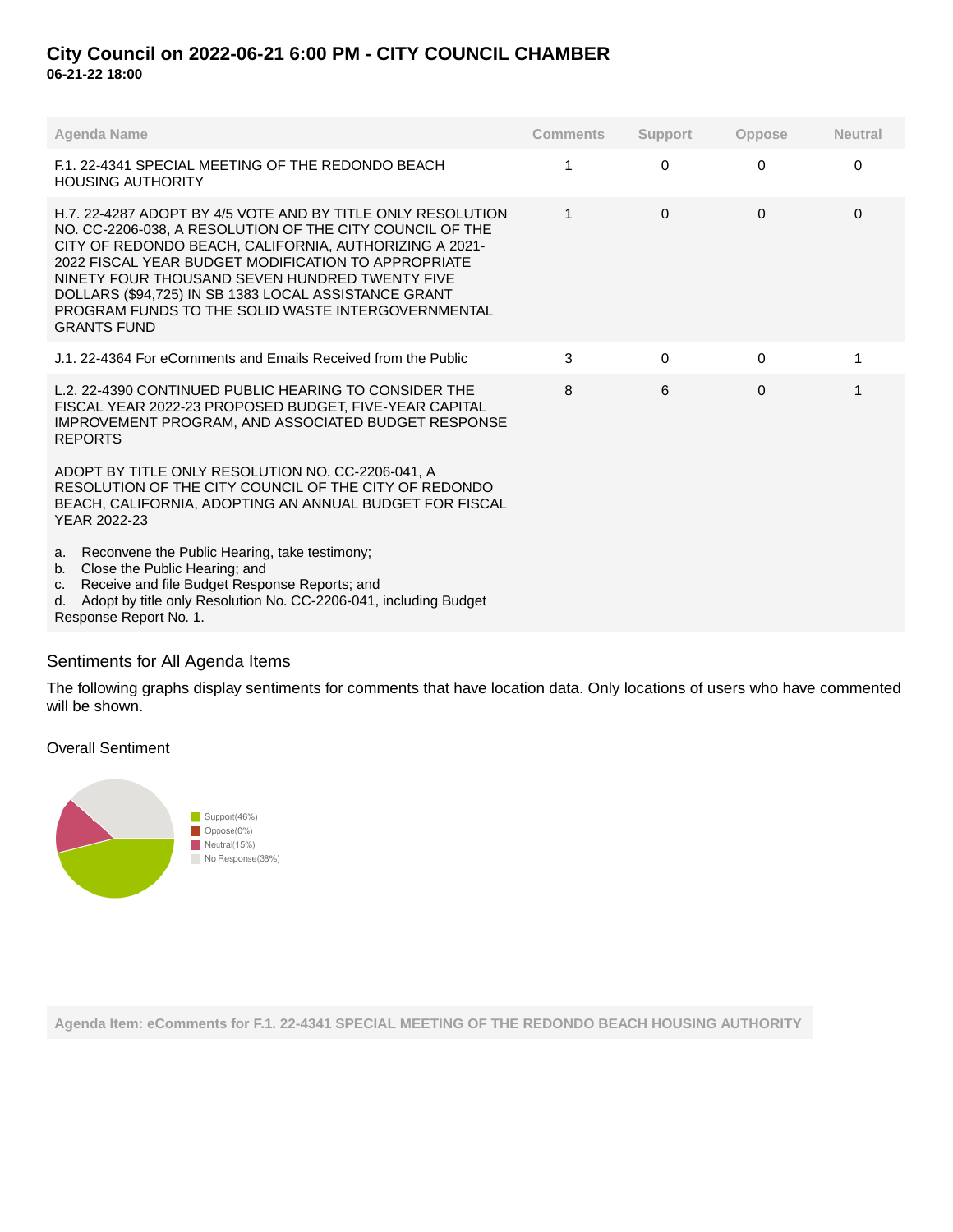### Overall Sentiment



# **Tami Fukuda** Location: Submitted At: 7:24pm 06-21-22

I also agree with Susan Higgins. I would like to see a 8 Pickleball Court complex be built in Redondo Beach. I would like to spend my money in Redondo Beach playing pickleball, and not in Hermosa Manhattan or El Segundo. Respectfully,

Tami Fukuda South Redondo Beach resident for over 30 years

**Agenda Item: eComments for H.7. 22-4287 ADOPT BY 4/5 VOTE AND BY TITLE ONLY RESOLUTION NO. CC-2206-038, A RESOLUTION OF THE CITY COUNCIL OF THE CITY OF REDONDO BEACH, CALIFORNIA, AUTHORIZING A 2021-2022 FISCAL YEAR BUDGET MODIFICATION TO APPROPRIATE NINETY FOUR THOUSAND SEVEN HUNDRED TWENTY FIVE DOLLARS (\$94,725) IN SB 1383 LOCAL ASSISTANCE GRANT PROGRAM FUNDS TO THE SOLID WASTE INTERGOVERNMENTAL GRANTS FUND**

## Overall Sentiment



**mara lang** Location: Submitted At: 6:31pm 06-21-22

If possible it would be wonderful if \$3,500 - \$5,000 of this grant money could be set aside for the Alta Vista community garden site to facilitate the compost program which has already been designed into the fabric of the community garden plan. These monies would enable us to create a well established compost program that would benefit the entire community.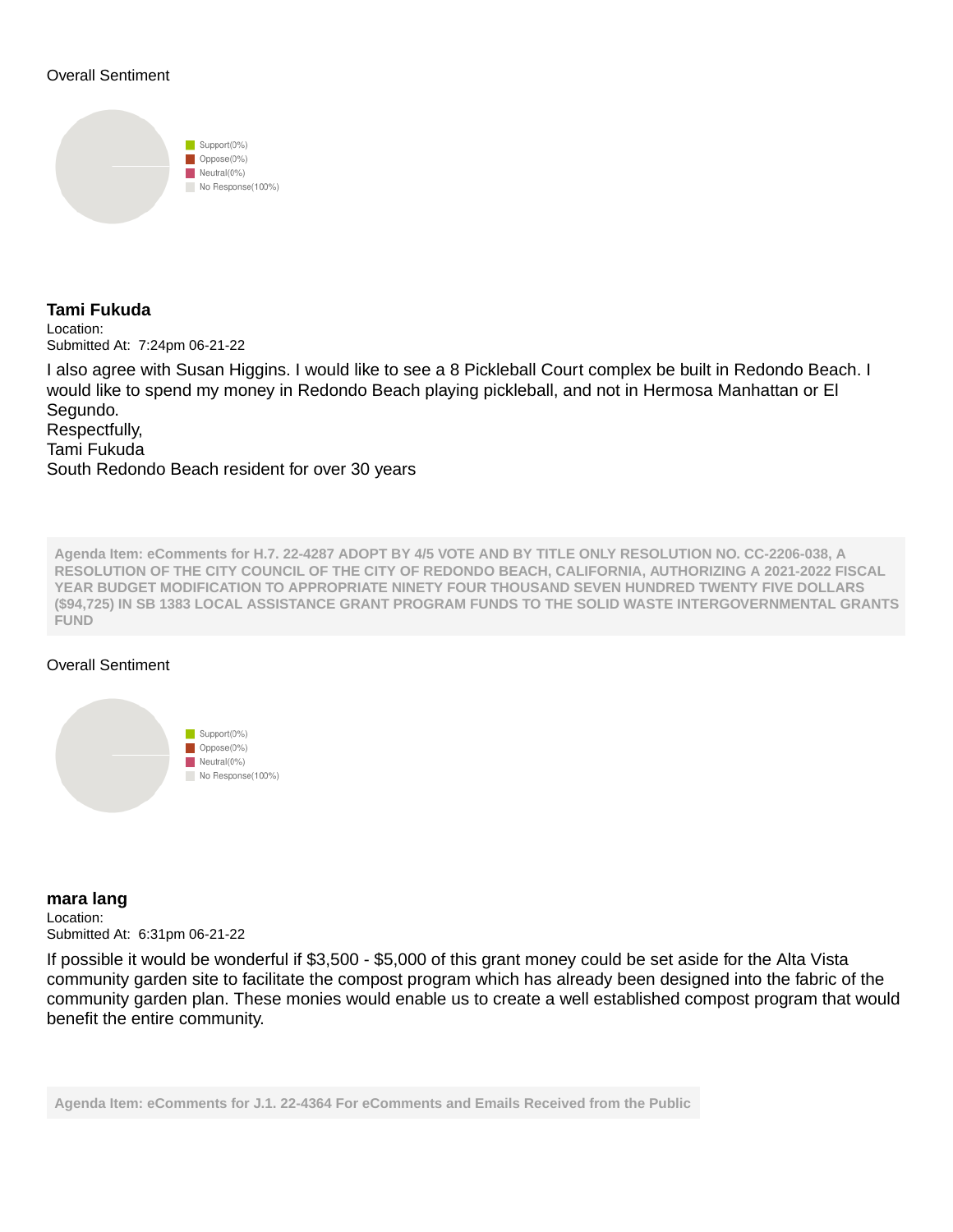## Overall Sentiment



**dean francois** Location: Submitted At: 9:05pm 06-21-22

i am concerned about an all day event proposed for July 4th fireworks.

it is proposed an admission only event on public property on a public street typically not allowed for blocks parties

additionally a full day in the summer.

and blocks public streets access and parking to the beach

It is a violation oft he costal act and it should be denied according to the LCP guidelines

and should be considered in a public hearing not behind closed doors!

Dean francois

.

## **Maggie Healy**

Location: Submitted At: 7:03pm 06-21-22

A previous speaker was very upset about the plans to create supportive housing for the homeless at the hotel on pacific coast highway. Many people are upset because they were not informed of the plans for this project, and the nature of the project. This is a failure of leadership. Councilman Nehrenheim could have reached out to the community in various ways to inform them and educate them after this project was discussed at a previous meeting. To make matters worse in terms of leadership Councilman Obagi is the one who mischaracterized the project as a "homeless shelter" in a video that was widely circulated through the City. This is what inflamed many, many residents and put Councilman Nehrenheim on the hot seat at his district meeting where he tried to find any number of other people to take the blame. There is no excuse for this failure to communicate with the public, this misinformation and failure to properly educate and inform yourselves, and also the public. I hope you will work hard to correct this lack of leadership.

#### **Steven Richards**

Location:

Submitted At: 1:34pm 06-21-22

I recently turned in a Public Records Request to the City Attorneys office for information on this State proposed permanent housing. Crickets. Just like the issue on the police shooting the unarmed youth that is going to trial. Crickets.

Why does the City Attorney comment on open litigation that will cost the City tens of millions of dollars and not fulfill Public Records Requests? Sings like a songbird on one issue, clams up on the other. Does he think he can do anything he wants?

Again, I am making a public records request to the City Clerk, for all communications from the City Attorney to this Century Housing group. You have my email address. There is no attorney client privilege that he can sing about, the City is not suing or defending a lawsuit with Century Housing.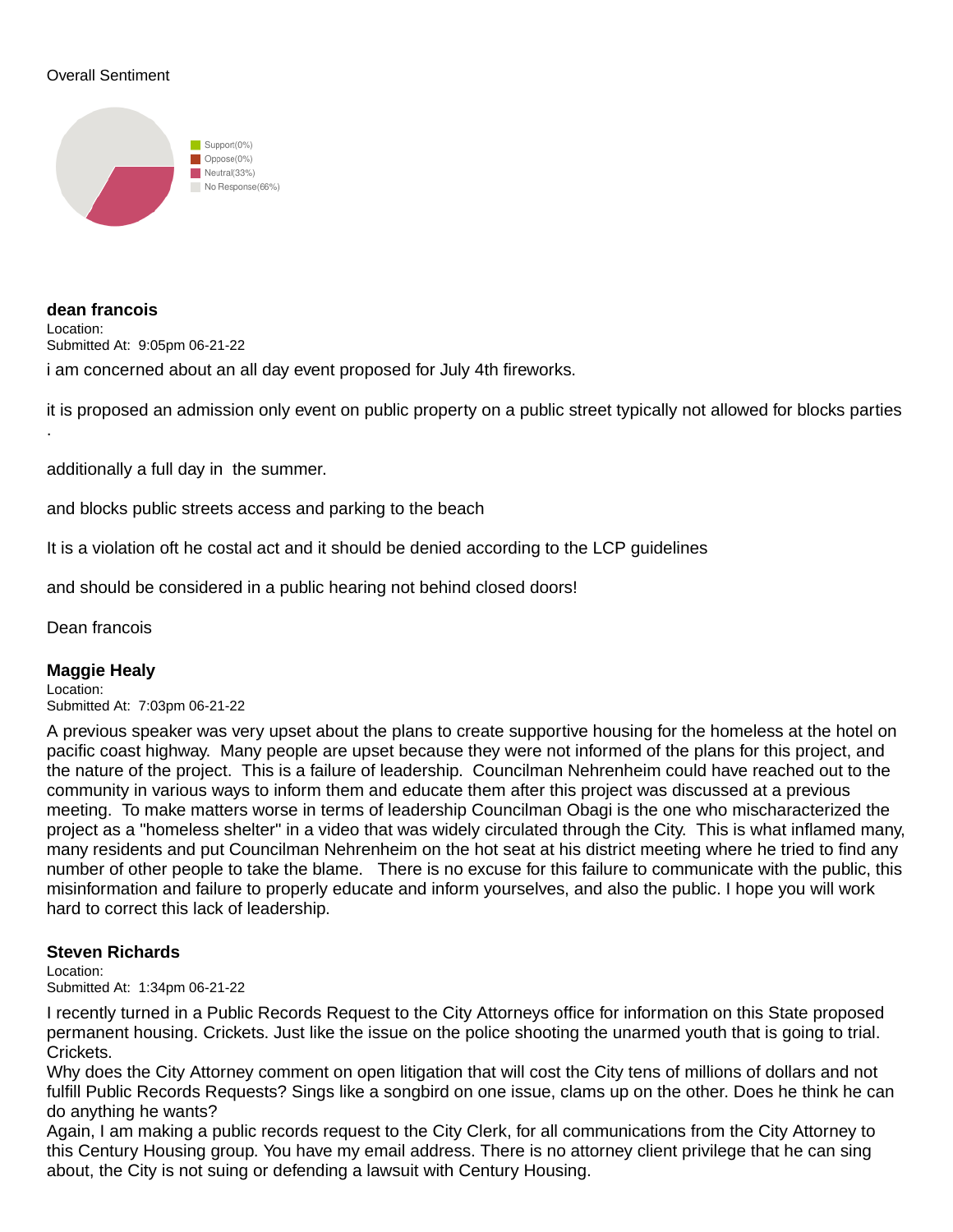The unarmed youth that was shot in the back is a member of our community. This community. The legal group that is defending this community is not and recently lost another Police case and cost that City \$85 Million Dollars. What's worse is that this law firm seem to be losing badly for the City. In the recent Easy Reader article, the City Attorney and Police were caught in a complete misrepresentation. Just wait until the jury sees that article. Thank lord for Free Press so that we know what is going on.

Hopefully the City attorney and City is not misrepresenting the situation with Century housing, we are now watching and listening.

**Agenda Item: eComments for L.2. 22-4390 CONTINUED PUBLIC HEARING TO CONSIDER THE FISCAL YEAR 2022-23 PROPOSED BUDGET, FIVE-YEAR CAPITAL IMPROVEMENT PROGRAM, AND ASSOCIATED BUDGET RESPONSE REPORTS**

**ADOPT BY TITLE ONLY RESOLUTION NO. CC-2206-041, A RESOLUTION OF THE CITY COUNCIL OF THE CITY OF REDONDO BEACH, CALIFORNIA, ADOPTING AN ANNUAL BUDGET FOR FISCAL YEAR 2022-23**

- **a. Reconvene the Public Hearing, take testimony;**
- **b. Close the Public Hearing; and**
- **c. Receive and file Budget Response Reports; and**
- **d. Adopt by title only Resolution No. CC-2206-041, including Budget Response Report No. 1.**

#### Overall Sentiment



## **Kelley Mayeda**

Location: Submitted At: 8:20pm 06-21-22

100% agree with Susan Higgins comments. As a sports complex, Aviation Park would be an ideal location fie pickleball courts. Honestly, I recall that when the Aviation High tennis courts were torn down (they were just south of the Aviation track...where the parking lot is now), there was a 'promise' to rebuild them. Since pickleball has risen in popularity, new pickleball courts could fulfill that promise!

Thank you for considering...especially getting an item in the queue which is considerably less expensive than a pool....including upkeep.

## **Karen Aguilar**

Location:

Submitted At: 7:55pm 06-21-22

I am in support of the pickleball courts being constructed at the Aviation location!!! This is a perfect location. Thank you for your consideration.

## **Bobby Trevino**

Location: Submitted At: 6:53pm 06-21-22

I agree with the comments of Susan Higgins and Wendy Rudick. Please move forward with funding for the pickleball courts at Aviation.

## **mara lang**

Location: Submitted At: 6:47pm 06-21-22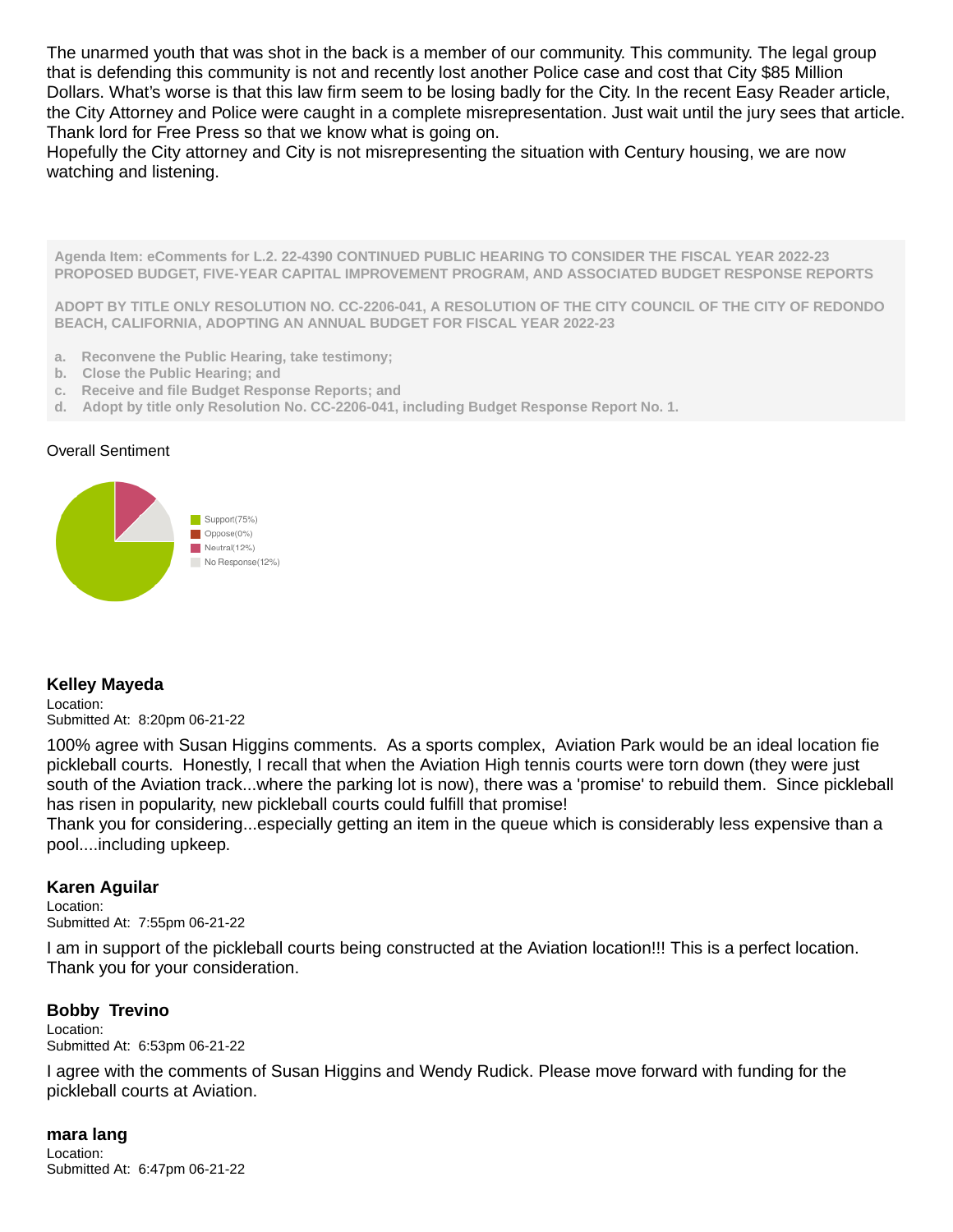As the council knows, I sit on the board of SBPC and hold a seat in the Redondo Beach Community Gardens committee. Over the past two years we have worked tirelessly to secure a location and get a community garden approved. Now we are working towards funding the garden. Although we have seed money and continue to raise funds, and are confident in our ability to do so, the cost of the garden, adjusted for the increase in materials due to inflation and unanticipated additional cost of prevailing wage mandate, we ask the council to allocate additional funds in this round of budget decisions so we can speed up this process. The ADA ramp has been installed and the community, SBPC and Redondo Beach Community Garden committee is eager to see a fence built so we can move forward. We are asking that an additional \$32,070 be allocated to the Community Garden fund.

## **Wendy Rudick**

Location: Submitted At: 5:47pm 06-21-22 Hello City Council,

I agree with Susan Higgins comments 100%.

The Feasibility Study Report recommended by City Council, chose Aviation Park Open Field, as the best location for a dedicated pickleball complex, in Redondo Beach. Why not heed the Reports recommendations?

A Community Garden or Gardens could easily be installed at any Parkette, as a bonus.

I don't know as much about a community pool, promised two decades ago. I do know that the build and annual maintenance costs are extremely high.

I did a little basic math and quess that as a conservative estimate I spend at least \$2500 a year, renting courts, playing tournaments, joining leagues, taking lessons, and playing open play, in El Segundo, Manhattan and Hermosa Beaches. Of course lunch or drinks, shopping trips often occur after play. We're spending our money in other cities, as are many others. My husband began playing this past year. He is in a tourney, on Thursday, in El Segundo. Maybe you Council Folks could swing by ES to see a tourney, its June 23-26, and root for the Redondo Beach players?

Just like Susan Higgins, we respectfully request the City Council, raise and approve a motion to budget Capital Improvement funds to construct a Pickleball Complex at Aviation Park Open Field to include 6 to 8 permanent courts, court lighting, fencing and seating.

Thank you for your support, \_ Wendy Rudick and Joe Leibfried District 5

#### **Lee Coller** Location: Submitted At: 4:52pm 06-21-22

I note that Budget Response Report #13 identifies that historically the city has provided a fee waiver for the King Harbor Boat Parade of \$2,000, and in the past few years prior to Covid the city also covered the cost setting up bleachers on Mole B to observe the boat parade at a cost of an additional \$2,000. The Harbor Commission has voted unanimously to recommend that a \$4,000 fee waiver for services related to the King Harbor Holiday Boat Parade and bleachers also be included in the budget to cover these expenses. I strongly urge the council to adopt this. The King Harbor Boat Parade is looked forward to by many in the community. It fills up the Portofino Inn with spectators, bringing in Transient Occupancy Tax; as well as bringing business to local restaurants in the harbor. I also note the boat parade raises money for several local charities. Please add this to the 2022-2023 budget.

Lee Coller Redondo Beach Resident and Boater

**Jonathan Frey**

Location: